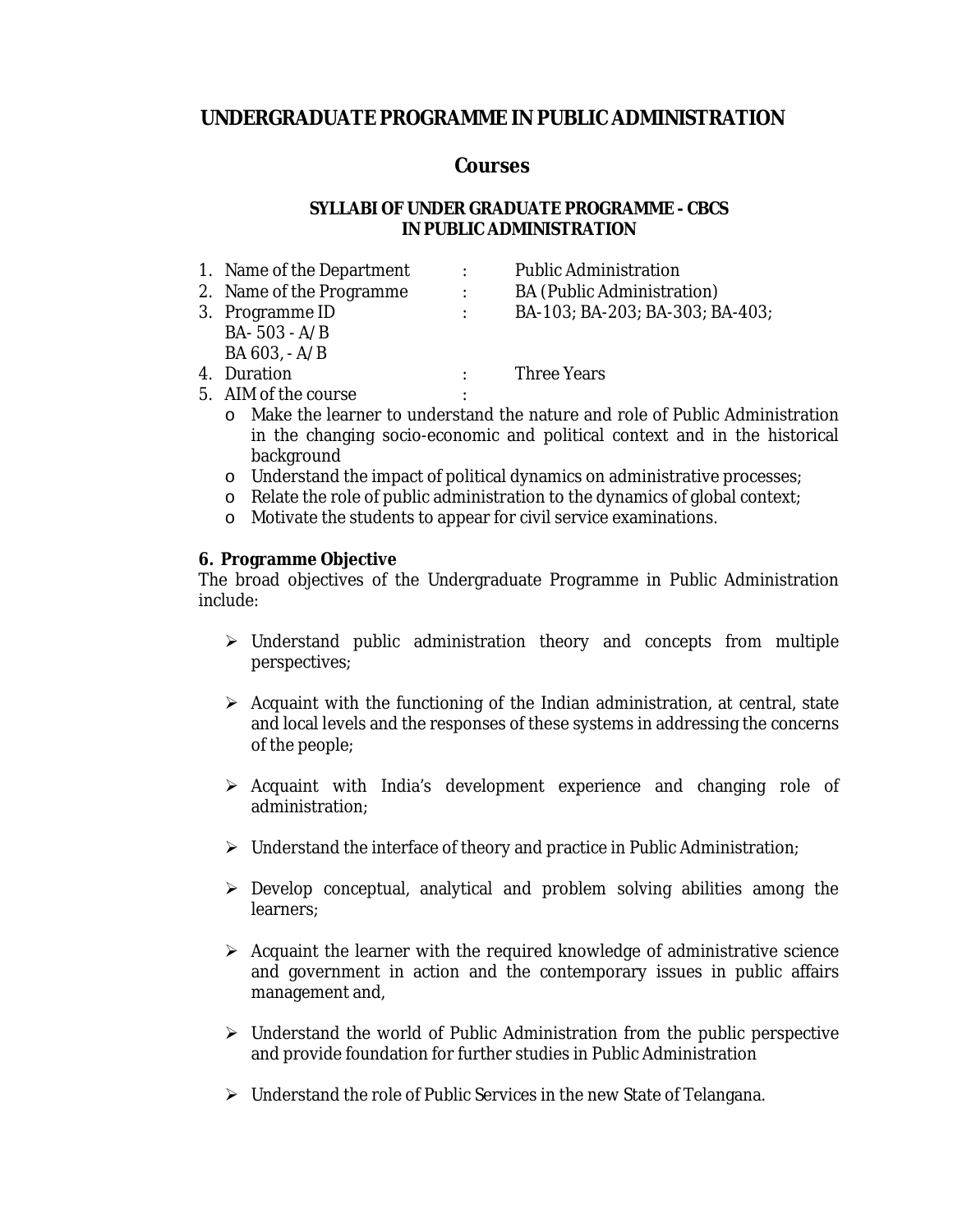## **B. A - SUBJECT: PUBLIC ADMINISTRATION CBCS COURSE STRUCTURE W.E.F 2019-20**

| Sl.No            | Code                                                | <b>Course Title</b>                    | <b>HPW</b>       | Credits                 | Exam Hrs           | Marks       |
|------------------|-----------------------------------------------------|----------------------------------------|------------------|-------------------------|--------------------|-------------|
| $-1$             | $-2$                                                | $-3$                                   | $-5$             | $-6$                    | $-7$               | $-8$        |
|                  |                                                     | <b>SEMESTER-I</b>                      |                  |                         |                    |             |
| 1.               | ELS1                                                | English (First Language)               | $\overline{4}$   | $\overline{4}$          |                    |             |
| $\overline{2}$ . | $\overline{\text{SLS}}$ 1<br><b>Second Language</b> |                                        | $\overline{4}$   | $\overline{4}$          |                    |             |
|                  | Environmental Science/                              |                                        |                  |                         |                    |             |
| 3.               | AEC1                                                | <b>Basic Computer Skills</b>           | $\boldsymbol{2}$ | $\boldsymbol{2}$        |                    |             |
| 4.               | <b>DSC101</b>                                       |                                        | $\overline{5}$   | $\overline{5}$          | 3 hrs              | 80U+20I     |
| 5.               | <b>DSC102</b>                                       |                                        | $\overline{5}$   | $\overline{5}$          | 3 hrs              | $80U+20I$   |
| 6.               | <b>DSC103</b>                                       | <b>Basics of Public Administration</b> | $\overline{5}$   | $\overline{5}$          | 3 <sub>hrs</sub>   | $80U + 20I$ |
|                  |                                                     | Total                                  | 25               | 25                      |                    |             |
|                  |                                                     | <b>SEMESTER - II</b>                   |                  |                         |                    |             |
| 7.               | ELS <sub>2</sub>                                    | <b>English (First Language)</b>        | $\overline{4}$   | $\overline{\mathbf{4}}$ |                    |             |
| 8.               | SLS <sub>2</sub>                                    | <b>Second Language</b>                 | $\overline{4}$   | $\overline{4}$          |                    |             |
|                  |                                                     | Basic Computer Skills/                 |                  |                         |                    |             |
| 9.               | AEC <sub>2</sub>                                    | <b>Environmental Science</b>           | $\boldsymbol{2}$ | $\boldsymbol{2}$        |                    |             |
| 10.              | <b>DSC201</b>                                       |                                        | $\overline{5}$   | $\overline{5}$          | 3 hrs              | 80U+20I     |
| 11.              | <b>DSC202</b>                                       |                                        | $\overline{5}$   | $\overline{5}$          | 3 hrs              | $80U + 20I$ |
|                  |                                                     | Development<br><b>Dynamics</b><br>and  |                  |                         |                    |             |
| 12.              | <b>DSC203</b>                                       | <b>Emerging Trends</b>                 | $\overline{5}$   | $\overline{5}$          | 3 hrs              | 80U+20I     |
|                  |                                                     | Total                                  | 25               | 25                      |                    |             |
|                  |                                                     | <b>SEMESTER - III</b>                  |                  |                         |                    |             |
| 13.              | ELS <sub>3</sub>                                    | English (First Language)               | 3                | 3                       |                    |             |
| 14.              | SLS3                                                | <b>Second Language</b>                 | 3                | 3                       |                    |             |
| 15.              | SEC1                                                | Public Office Administration           | $\sqrt{2}$       | $\boldsymbol{2}$        | $1\frac{1}{2}$ hrs | $40U+10I$   |
| 16.              | SEC <sub>2</sub>                                    | <b>Office Processes</b>                | $\sqrt{2}$       | $\boldsymbol{2}$        | $1\frac{1}{2}$ hrs | $40U + 10I$ |
| 17.              | <b>DSC301</b>                                       |                                        | $\mathbf 5$      | $\overline{5}$          | 3 hrs              | $80U + 20I$ |
| 18.              | <b>DSC302</b>                                       |                                        | $\mathbf 5$      | $\overline{5}$          | $\overline{3}$ hrs | $80U + 20I$ |
| 19.              | <b>DSC303</b>                                       | <b>Union Administration</b>            | $\overline{5}$   | $\overline{5}$          | 3 hrs              | 80U+20I     |
|                  |                                                     | Total                                  | 25               | 25                      |                    |             |
|                  |                                                     | <b>SEMESTER - IV</b>                   |                  |                         |                    |             |
| 20.              | ELS4                                                | <b>English (First Language)</b>        | $\overline{3}$   | $\overline{3}$          |                    |             |
| 21.              | SLS4                                                | <b>Second Language</b>                 | $\overline{3}$   | $\overline{3}$          |                    |             |
|                  |                                                     | Technology<br>$\&$<br>Office           |                  |                         |                    |             |
| 22.              | SEC <sub>3</sub>                                    | Administration                         | $\mathbf{2}$     | $\boldsymbol{2}$        | $1\frac{1}{2}$ hrs | $40U + 10I$ |
|                  |                                                     | <b>Techniques of Office</b>            |                  |                         |                    |             |
| 23.              | SEC4                                                | Administration                         | $\boldsymbol{2}$ | $\boldsymbol{2}$        | $1\frac{1}{2}$ hrs | $40U + 10I$ |
| 24.              | <b>DSC401</b>                                       |                                        | $\bf 5$          | $\bf 5$                 | 3 hrs              | 80U+20I     |
| 25.              | <b>DSC402</b>                                       |                                        | $\bf 5$          | $\overline{5}$          | 3 hrs              | 80U+20I     |
| 26.              | <b>DSC403</b>                                       | <b>State Administration</b>            | $\sqrt{5}$       | $\overline{5}$          | 3 hrs              | $80U+20I$   |
|                  |                                                     | Total                                  | 25               | 25                      |                    |             |
|                  |                                                     | <b>SEMESTER - V</b>                    |                  |                         |                    |             |
| 1.               | ELS1                                                | English (First Language)               | $\sqrt{3}$       | $\sqrt{3}$              |                    |             |
| $\overline{2}$ . | SLS4                                                | <b>Second Language</b>                 | $\overline{3}$   | $\overline{3}$          |                    |             |
|                  | GE                                                  | a) Good Governance                     |                  |                         |                    |             |
| 3.               |                                                     | Indian<br>b)<br>Constitution<br>&      | $\overline{4}$   | $\overline{\mathbf{4}}$ | 3 hrs              | 80U+20I     |
|                  | Any One                                             | Administration                         |                  |                         |                    |             |
|                  | <b>DSE501 A</b>                                     |                                        |                  |                         |                    |             |
| 4.               | B                                                   |                                        |                  |                         |                    |             |
|                  | $\mathbf{C}$                                        |                                        | $5\phantom{.0}$  | $5\phantom{.0}$         | 3 hrs              | $80U+20I$   |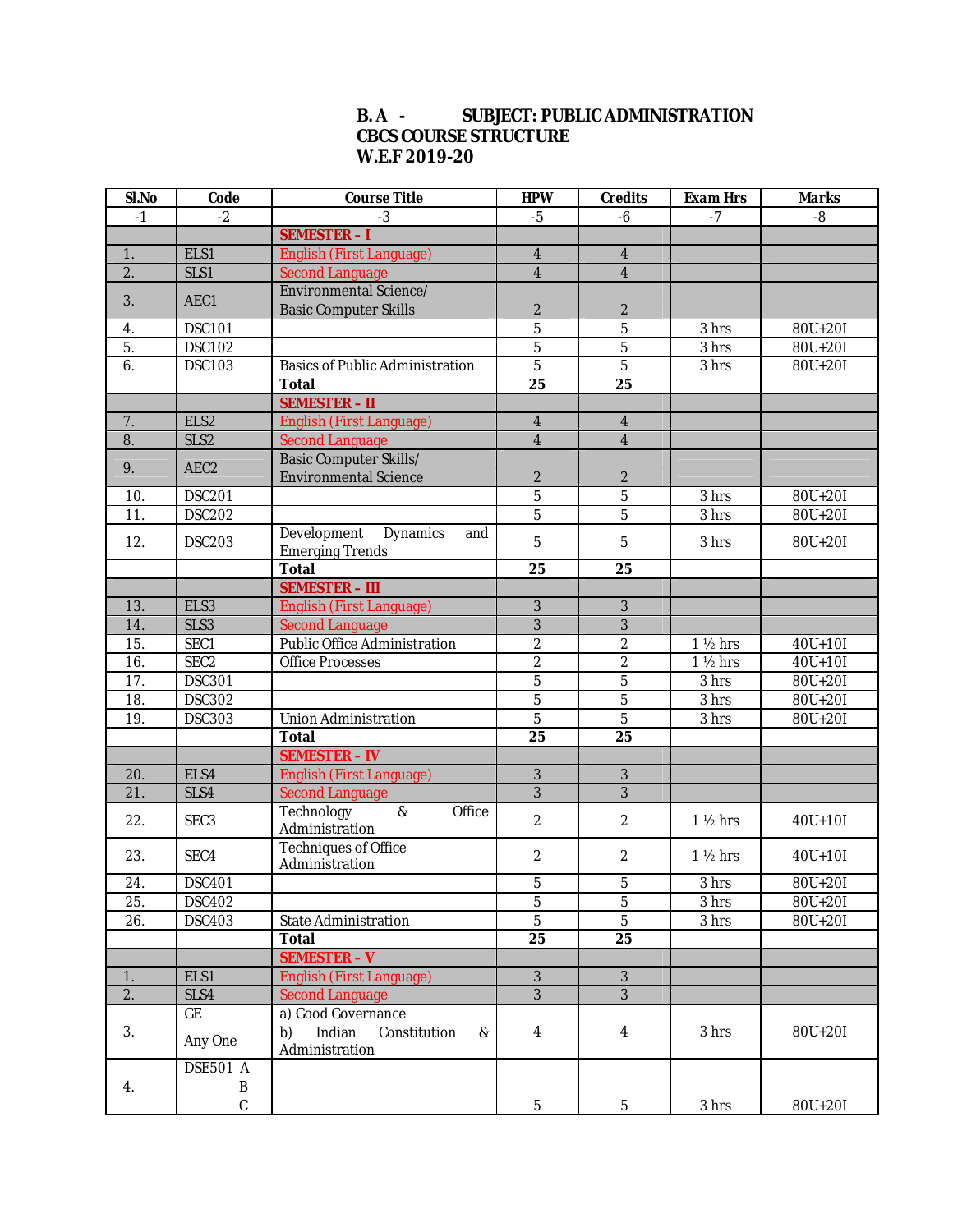|                  | <b>DSE502 A</b>                 |                                            |                |                         |                    | $50T + 35$  |
|------------------|---------------------------------|--------------------------------------------|----------------|-------------------------|--------------------|-------------|
| 5.               | B                               |                                            | $3T+4P/$       |                         |                    | $P + 15I/$  |
|                  | C                               |                                            | 5              | $\overline{5}$          | 3 hrs              | 80U+20I     |
| 6.               | DSE503 A                        | Human Resource Management/                 | $\overline{5}$ | $\overline{5}$          | 3 hrs              | 80U+20I     |
|                  | B                               | <b>Rural Governance</b>                    | 5              | $\overline{5}$          | 3 hrs              | $80U + 20I$ |
|                  |                                 | Total                                      | 27/25          | 25                      |                    | 80U+20I     |
|                  |                                 | <b>SEMESTER - VI</b>                       |                |                         |                    |             |
| 1.               | ELS <sub>6</sub>                | English (First Language)                   | 3              | 3                       |                    |             |
| 2.               | SLS <sub>6</sub>                | <b>Second Language</b>                     | 3              | 3                       |                    |             |
|                  | PR/<br>Optional<br>e-Governance |                                            | 4T             | $\overline{\mathbf{4}}$ | 3 hrs              | 80U+20I     |
| 3.               |                                 |                                            | $2T+4R$        | $\overline{4}$          | $1\frac{1}{2}$ hrs | $40U + 10I$ |
|                  | Paper                           |                                            |                |                         |                    | 35R+15VV    |
|                  | DSE 601 A                       |                                            |                |                         |                    |             |
| $\overline{4}$ . | B                               |                                            | 5              | $\bf 5$                 | 3 hrs              | 80U+20I     |
|                  | C                               |                                            |                |                         |                    |             |
|                  | DSE 602 A                       |                                            |                |                         |                    |             |
|                  |                                 |                                            |                |                         |                    | $50T + 35$  |
| 5.               | B                               |                                            | $3T+4P/$       |                         |                    | $P + 15I/$  |
|                  | C                               |                                            | 5              | 5                       | 3 hrs              | 80U+20I     |
|                  |                                 | Financial<br>$\mathcal{R}_{I}$<br>Material |                |                         |                    |             |
| 6.               | <b>DSE</b><br>603A              | Management                                 | 5              | $\mathbf 5$             | 3 hrs              | 80U+20I     |
|                  | B                               | <b>Urban Governance</b>                    | 5              | 5                       | 3 hrs              | 80U+20I     |
|                  |                                 | Total                                      | 29/27          | 25                      |                    |             |
|                  |                                 | <b>GRAND TOTAL</b>                         | 156/<br>152    | 150                     |                    |             |

**ELS:** English Language Skill**; SLS**: Second Language Skill; **AEC: A**bility **E**nhancement **C**ompulsory **C**ourse; *SEC: Skill Enhancement Course; DSC: Discipline Specific Course; DSE: Discipline Specific*  Elective; GE: Generic Elective; T: Theory; P: Practical; I: Internal Exam U: University Exam: PR: Project *Report; VV: Viva-Voce Examination.*

*Note: i) A student should opt for either a or b or c of DSE Groups in V and VI Semesters.*

 *ii) Project work should be done by a group of 4 students.* 

### **SUMMARY OF CREDITS**

| Sl. No.        | <b>Course Category</b>  | No. of Courses | <b>Credits Per Course</b> | Credits |
|----------------|-------------------------|----------------|---------------------------|---------|
|                | <b>English Language</b> |                | 4/3                       | 20      |
| $\overline{c}$ | Modern Language         | 6              | 4/3                       | 20      |
| 3              | <b>AEC</b>              | 2              |                           |         |
| 4              | <b>SEC</b>              |                | 2                         | 8       |
| 5              | GE                      |                |                           |         |
| 6              | Project Report          |                |                           |         |
|                | <b>DSC</b>              | 12             | 5                         | 60      |
| 8              | <b>DSE</b>              | 6              | 5                         | 30      |
|                | <b>TOTAL</b>            | 38             |                           | 150     |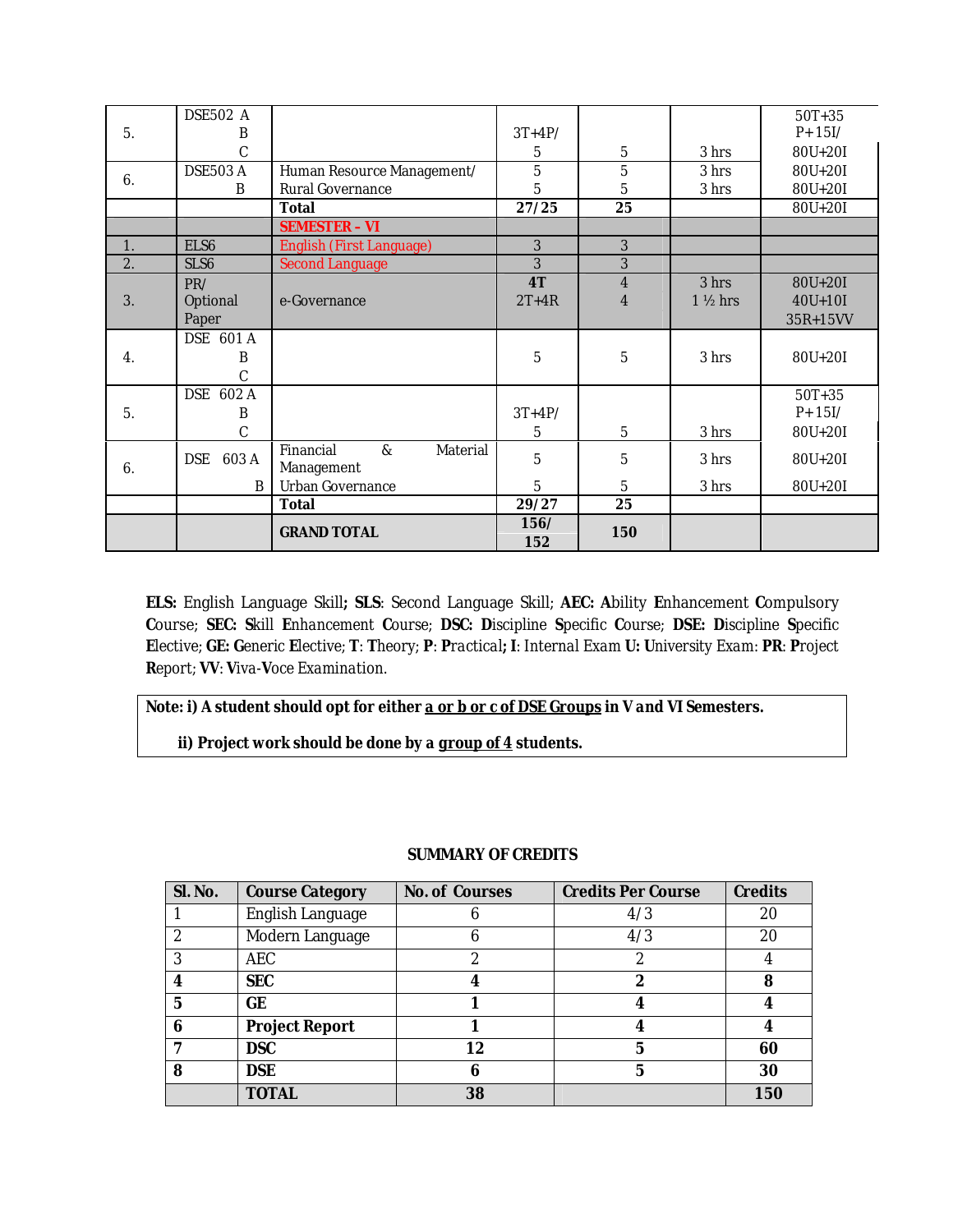### **BA I Year**

**Course-1: Introduction to Public Administration**

**The Objectives of the Course** are:

- 1. To understand the nature and scope of Public Administration;
- 2. To appreciate the methodological pluralism and synthesizing nature of knowledge in Public Administration;
- 3. To comprehend the changing paradigms of Public Administration;
- 4. To acquaint with the theories, approaches, concepts and principles of Public Administration;
- 5. To understand the administrative theories and concepts to make sense of administrative practices.
- 6. To understand the role of public services in the emergence and development of Telangana state

**Semester-I DSC 103: Basics of Public Administration**

**Unit- I: Nature of Public Administration**

- a. Meaning and Importance of Public Administration
- b. State and Evolution of Public Administration

**Unit-II: Relationship with other Social Sciences**

- a. Law
- b. Political Science
- c. Economics
- d. Psychology

**Unit-III: Oriental and Classical Approaches** 

- a. Oriental Approach -Kautilya
- b. Classical Approach: Henri Fayol, Luther Gulick and Lyndall Urwick
- c. Scientific Management Approach: F.W.Taylor
- d. Bureaucratic Approach: Max Weber and Karl Marx

**Unit-IV: Human Relations and Behavioural Approaches**

- a. Human Relations Approach –Elton Mayo
- b. Behavioural Approach: Herbert A. Simon
- c. Socio- Psychological Approach: Abraham Maslow; Mc Gregor

**Unit-V: Ecological and Social Justice Approaches**

- a. Administrative Ecology: F.W.Riggs
- b. Social Justice Approach –B.R.Ambedkar
- c. Jyothirao Pule

#### **References**

Avasthi & Maheshwari (2012) Public Administration, Lakshminarayana Agarwal, Agra.

Arndt Christian and Charles Oman (2006) Uses and Abuses of Governance Indicators, OECD, Paris.

Bhattacharya, Mohit (2013), New Horizons of Public Administration, Jawahar Publishers, New Delhi.

Donald Menzel and Harvey White (eds) (2011) The State of Public Administration: Issues, Challenges and Opportunities, New York, M.E. Sharpe.

Henry, Nicholas (2006) Public Administration and Public Affairs, Prentice Hall of India, New Delhi.

Jan – Erik Lane (2000) New Public Management: An Introduction, Routledge, London.

Ravindra Prasad, D. Prasad, VS Prasad, Satyanarayana, P., and Y. Pardhasaradhi (eds) (2013) Administrative Thinkers, Sterling, New Delhi. Frank J. Goodnow, Politics and Administration: A Study in Government, Transaction Publishers, New York, 2003.

O'Leary, Rosemary et al (2010) The Future of Public Administration around the World: The Minnowbrook Perspective, GeorgeTown University Press, D.C.

Martin Albrow (1970) Bureaucracy, MacMillan, London.

UN, Department of Economic and Social Affairs, Development Administration: Current Approaches and Trends in Public Administration for Development, New York, UN, 1975.

Wilson Woodrow, 'The Study of Administration' Political Science Quarterly 2 (June 1987).

Telugu Akademi, BA. Ist Year Public Administration.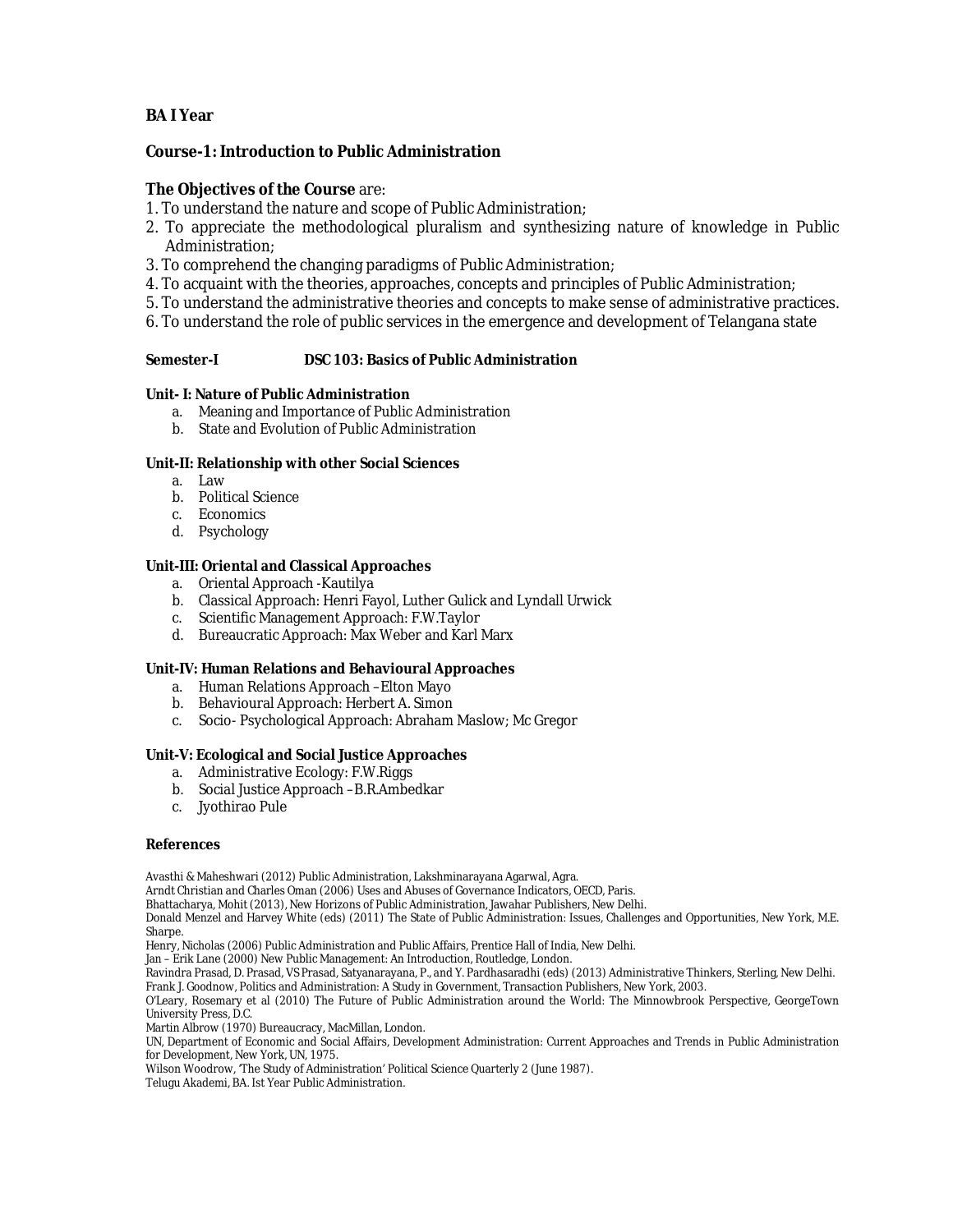**Semester-II DSC 203: Development Dynamics and Emerging Trends**

**Unit- I: Comparative & Development Administration**

- a. Comparative Administration
- b. Development Administration
- c. Changing Dynamics of Development Administration

**Unit-II: New Public Administration**

- a. New Public Administration Minnowbrook-I
- b. New Public Administration Minnowbrook-II
- c. New Public Administration Minnowbrook-III

### **Unit-III: Market Theories**

- a. Public Choice Approach
- b. New Public Management

**Unit-IV: Emerging Trends-I**

- a. Public Policy and Governance
- b. Role of Public Services in the Emergence and Development of New State of Telangana

**Unit-V: Emerging Trends-II**

- a. Globalization and Public Administration
- b. Present Status of Public Administration in the context of Globalization

### **Expected Outcomes**

After study of the Course-1, the learner should be able to:

- Appreciate the nature, scope and changing paradigms of Public Administration;
- Understand the synthesizing nature of knowledge of public administration from public perspective;
- Grasp the administrative theories, concepts and principles to make sense of administrative practices.

**References**

Heady F. (1996) Public Administration: A Comparative Perspective (5th ed.) New York: Marcel Dekker. Heaphey J. (1968) Comparative Public Administration: Comments on current characteristics, Public Administration Review, 28 (3), 242-249.

Montgomery, J. (1966) Approaches to Development Politics, Administration and Change, New York, McGraw Hill. Pai Panandikar, V.A. (1964) Development Administration: An Approach, Indian Journal of Public Administration, 10 (1), pp. 34-44.

Raphaeli, N. (1967) Readings in Comparative Public Administration, Boston, Massachusetts: Allyn and Bacon. Riggs F.W. (1970) The Ecology of Administration, Bloomington: Indiana University.

Riggs F.W. (1956) Public Administration: A neglected factor in economic development, Annals of the American Academy of Political and Social Sciences, No. 305, Agrarian Societies in Transition, (May 1956), 70-80.

Swerdlow, I. (1963) (ed). Development Administration: Concepts and Problems, Syracuse, New York: Syracuse University Press.

W.E. Weidner, (ed) (1970), Development Administration in Asia, Durham, North Carolina; Duke University Press. Waldo D (1963) Comparative Public Administration: Prologue, Performance and Problems, Indian Journal of Political Science, 24 (3), pp. 177-216.

Ali Farazmand (2001) Handbook of Comparative and Development Public Administration, Mercell Dekker, New York. Esmon, Milton J. (1970) CAG and the Study of Public Administration in F.W. Riggs (ed) The Frontiers of Development Administration (pp. 41-71), Durham, North Carolina; Duke University Press.

Telugu Akademi, BA. Ist Year Public Administration.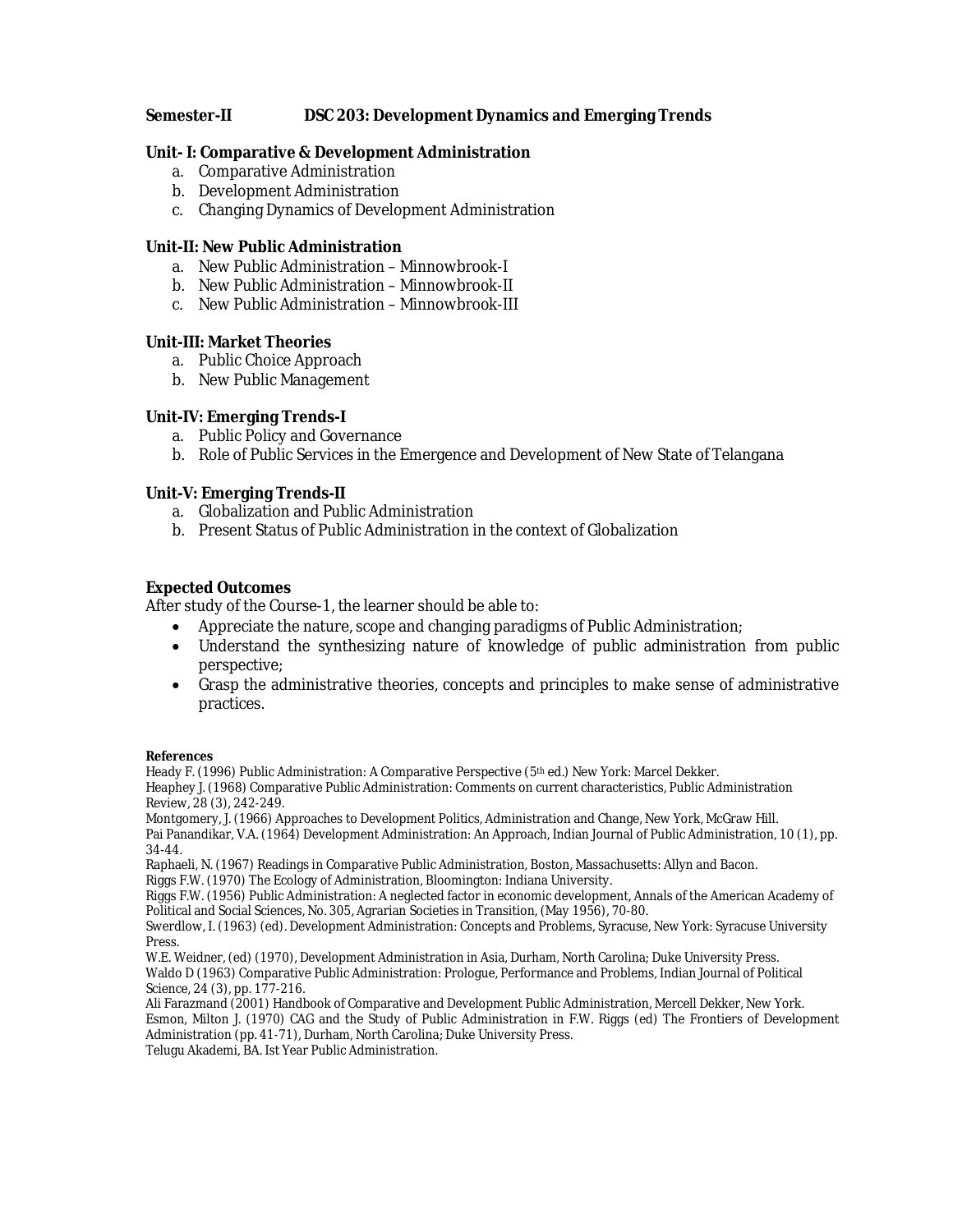### **BA II Year – Semester III**

### **Course-IV C: Public Office Administration (SEC)**

### **The Objectives of the Course are:**

- 1. To understand the concept of Office;
- 2. To comprehend the administrative process in office;
- 3. To identify the challenges of public office administration in the background of ICT
- 4. To sketch out the impact of technology in office administration

### **SEC I Public Office Administration**

### **Unit I: Introduction**

- a) Office Administration: Meaning, Scope & Importance of Office
- b) Changing Nature of Public Office
- c) Basic Principles of Office Organization

### **Unit II: Office Organization and Management**

- a) Office Planning
- b) Office Accommodation and Lay-out
- c) Office Environment

### **SEC II Office Processes**

### **Unit I: Office Filing System**

- a) Forms: Management and Control
- b) Filing System and Classification
- c) Management of Office Records

### **Unit II: Office Communication**

- a) Periodical Reports
- b) Office Communication; Correspondence
- c) Inventory Control; Office Stationery

### **References:**

Pillai R.S.N. (2010) Office Management, S.Chand, New Delhi.

Sudhir Andrews (2008) Front Office Management and Operations, Tata McGraw Hill Publishing Co. Ltd, India.

Balachandran V. (2009) Office Management, Tata McGraw Hill Publishing Co. Ltd, India.

Bhatia R.C. (2005) Principles of Office Management, Lotus Press, Delhi.

Gopala Krishnan and Sundaresan, M. (2000) Materials Management: An Integrated Approach, Prentice Hall, India

Sharma, R.K. and Others (1991) Office Management, Kalyani Publishers, New Delhi

Niraj Kumar (2013) Modern Office Management, New Royal Book Company. Lucknow.

Chopra, R.K. (2008) Modern Office and Its Management, Himalaya Publishing House, Hyderabad.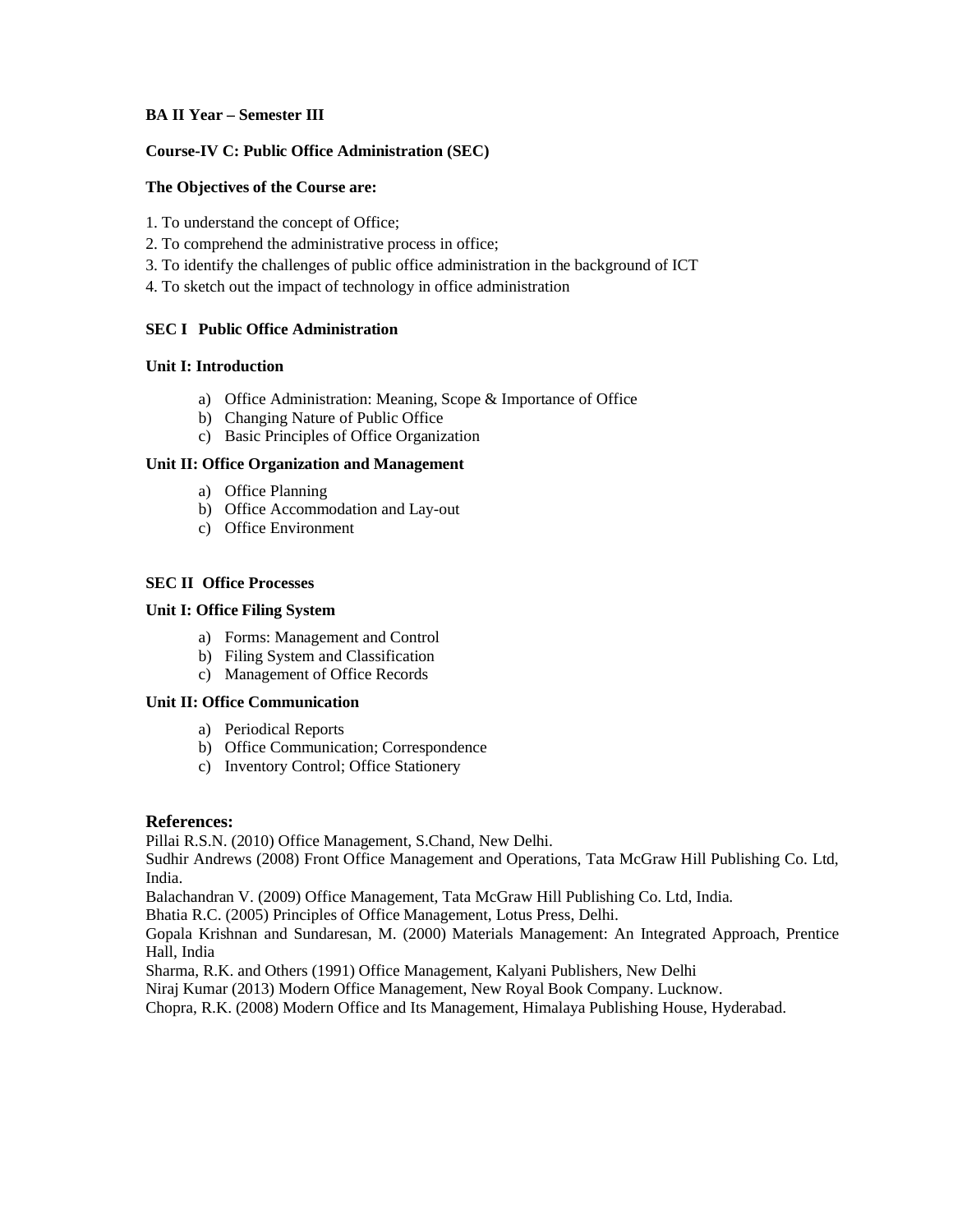**Semester III : Indian Administration**

**The Objectives of the Course are**:

- 1. To understand the historical evolution and socio-economic, political, cultural and global context of Indian Administration;
- 2. To identify the transformative role of Indian Administration;
- 3. To make out the multi-dimensionality of problems and processes of Indian Administration;
- 4. To understand the form and substance of Indian Administration; and
- 5. To appreciate the emerging issues in Indian Administration in the context of changing role of state, market and civil society.

**DSC 303 : Union Administration**

**Unit- I: Historical Background**

- a. Evolution of Indian Administration
- b. Indian Administration after Independence: Continuity and Change
- c. Indian Constitutional Moorings and Administration.

**Unit- II: Union Administration: Structure and Processes**

- a. Political Executive at Central Level
	- i) President ii) Prime Minister iii) Council of Ministers
- b. Central Secretariat and other Offices

### **Unit-III: Centre-State Relations**

- a. Centre-State Administrative Relations
- b. Central Personnel Agencies-All India Services

**Unit-IV: Constitutional and Other National Bodies**

- a. Union Public Service Commission
- b. (i) Election Commission; (ii) Comptroller and Auditor General of India (C&AG)
- c. NITI Aayog

### **Unit-V: Public Enterprises in India**

- a. Forms of Public Enterprises Department, Corporation, Company
- b. Performance and Disinvestment

### **References:**

Bidyut Chakravarthy, Prakash Chand (2019), Indian Administration: Evolution and Practise, Sage Publications Krishna K.Tummala (1996), Public Administration in India, Allied Publishers Limited.

Kuldeep Mathur (2019), Recasting Public Administration in India: Reform, Rhetoric, and Neoliberalism, Oxford University Press

M.Sharma (2004), Indian Administration, Anmol Publishers.

Meredith Townsend (2019), The Annals of Indian Administration, Volume-3, Creative Media Partners.

Parmar, A., A Study of Kautilya's Arthashastra, Delhi, Atma Ram & Sons, 1987

Radha Krishna Sapru (2019), Indian Administration: Foundations of Governance, Sage Publications. Ramesh K Arora, Rajni Goyal (2018), Indian Public Administration: Institutions and Issues, New Age International Publishers.

S.R.Maheswari (2004), Indian Administration, Orient Longman Publishers Limited.

Siuli Sarkar (2018), Public Administration in India (Second Edition), PHI Learning Private Limited.

Vaman Govind Kale (2010), Indian Administration, Kessinger Publications.

P.D. Sharma and B.M. Sharma (2009) Indian Administration: Retrospect and Prospect, Rawat Publications.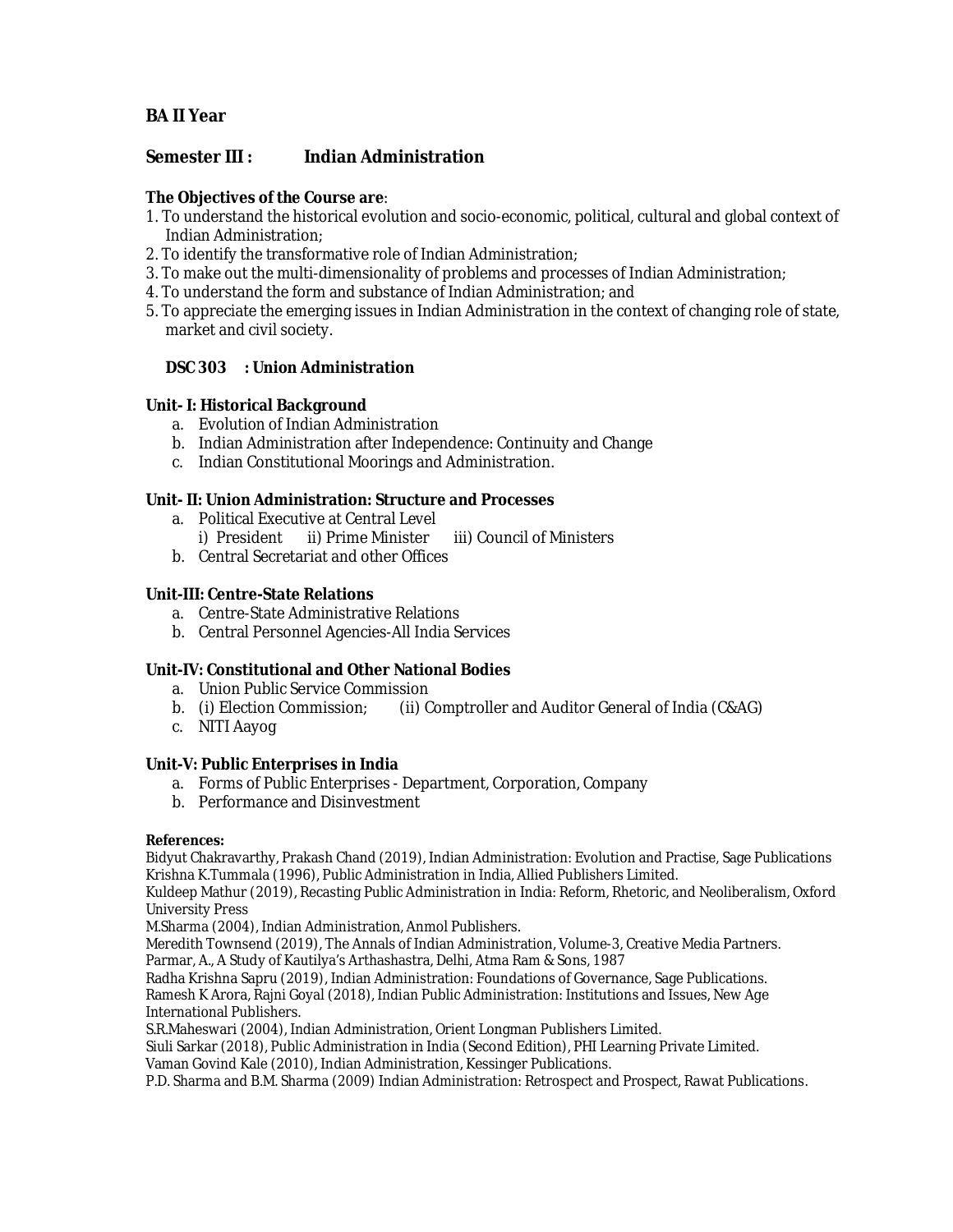### **BA II Year – Semester IV**

### **SEC 3 - Semester-IV: Technology and Office Administration (SEC)**

### **Unit I: Introduction to Technology**

- a) Introduction to ICT
- b) Management by Office Computerization
- c) Internet and Intranet

#### **Unit II: Trends in Office Administration**

- a) Office Automation
- b) Back Office Operations and Front Office Delivery
- c) Paperless Office

### **SEC 4 - Semester-IV: Techniques of Office Administration**

### **Unit I: Techniques**

- a) Work Study, Work Measurement, Work Simplification
- b) Management by Objectives
- c) Office Supervision

### **Unit II: Issues in Office Administration**

- a) Social System and Public Office Administration
- b) Staff Welfare
- c) Office Management in Government: Issues

### **Expected Outcomes**

After study of the course, the learner is expected:

- Understand the meaning and related concepts of Office and office management;
- Explain the filing and record management
- Identify the issues and challenges in functioning of public office.

### **References**

Satyanarayana J, (2006) e-Government, PHI, New Delhi.

Kooiman, J (ed) (1993) Modern Governance: New Government – Society Interactions, Sage Publications, London.

Bhatnagar, S.C. (2004) e-Government: From Vision to Implementation, Sage, New Delhi.

Bhatnagar, S.C. (2004) The Role and Responsibility of Government in ICT for Development, Sage, New Delhi.

Singhal, A and Evertt, Rogers (1990) India's Information Revolution, Sage Publications, New York.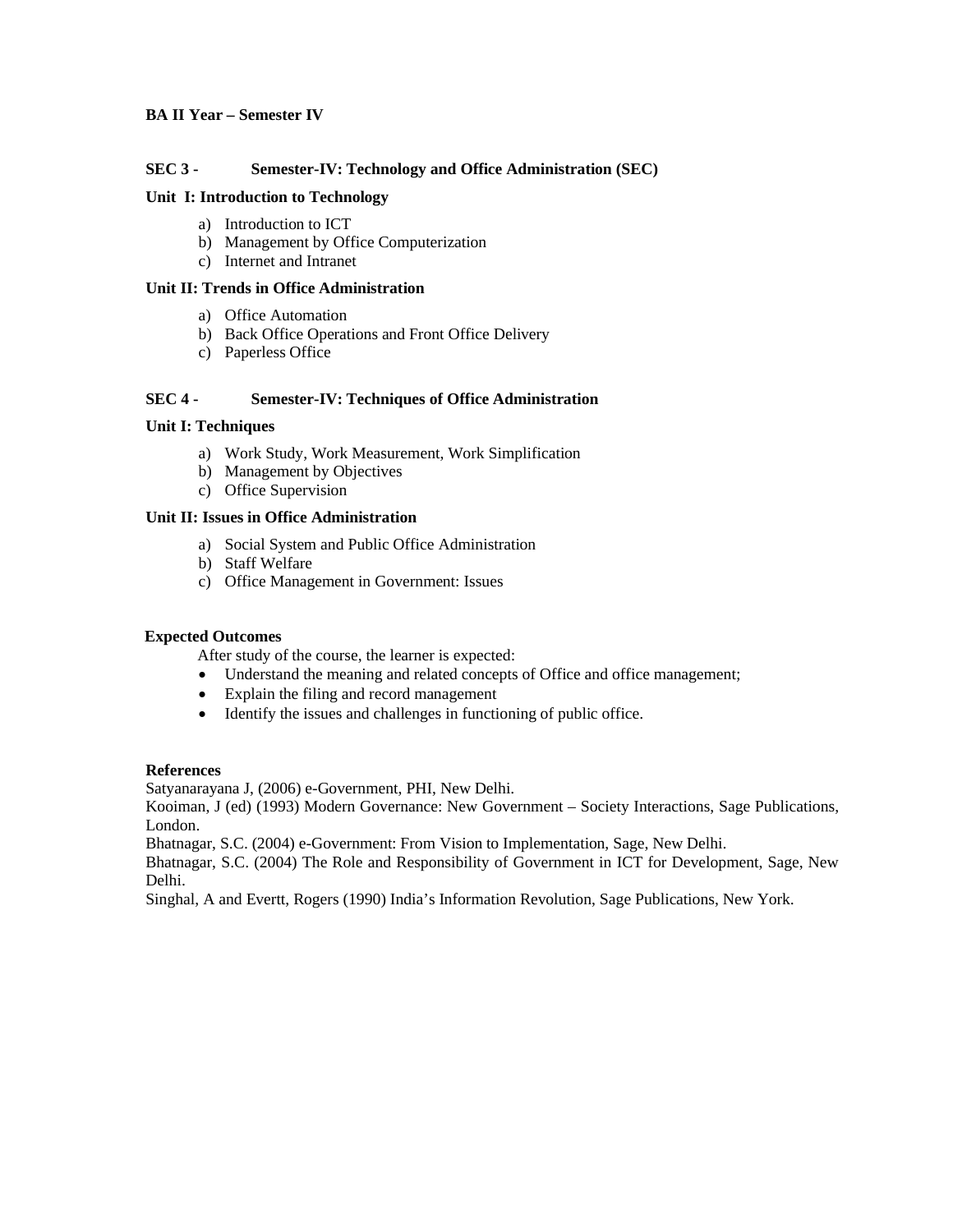### **Semester-IV: DSC 403: State Administration**

**Unit-I: State Administration: Structure and Processes**

- a. Administrative History of Telangana
- b. Political Executive at State Level, Governor& Chief Minister

**Unit-II: State Administrative Mechanisms**

- a. State Secretariat & Directorates
- b. Local Governance & District Administration in Telangana

**Unit- III: Emerging Issues** 

- a. Administrative Reforms: Need and Importance
- b. 2nd Administrative Reforms Commission Features and Recommendations

### **Unit-IV: Technology and Integrity in Government**

- a. e-Government
- b. Values and Ethics in Administration

**Unit-V: Control over Administration**

- a. Redressal of Citizen Grievances: Transparency, Accountabilityand Right to Information Act
- b. Administrative Accountability: Legislative and Judicial Control

### **Expected Outcomes**

After study of the course, the learner should be able to:

- discern the connects and disconnects between structure, purpose and process and results in Indian Administration;
- Understand the Indian Administration role as the main instrument of State to achieve its developmental goals;
- Appreciate the varying historical, socio-economic, political and other conditioning factors that gave Indian Administration its distinct nature to the learner

**References:**

Bidyut Chakravarthy, Prakash Chand (2019), Indian Administration: Evolution and Practise, Sage Publications Krishna K.Tummala (1996), Public Administration in India, Allied Publishers Limited.

Kuldeep Mathur (2019), Recasting Public Administration in India: Reform, Rhetoric, and Neoliberalism, Oxford University Press

M.Sharma (2004), Indian Administration, Anmol Publishers.

Meredith Townsend (2019), The Annals of Indian Administration, Volume-3, Creative Media Partners.

Parmar, A., A Study of Kautilya's Arthashastra, Delhi, Atma Ram & Sons, 1987

Radha Krishna Sapru (2019), Indian Administration: Foundations of Governance, Sage Publications. Ramesh K Arora, Rajni Goyal (2018), Indian Public Administration: Institutions and Issues, New Age International Publishers.

S.R.Maheswari (2004), Indian Administration, Orient Longman Publishers Limited.

Siuli Sarkar (2018), Public Administration in India (Second Edition), PHI Learning Private Limited. Vaman Govind Kale (2010), Indian Administration, Kessinger Publications.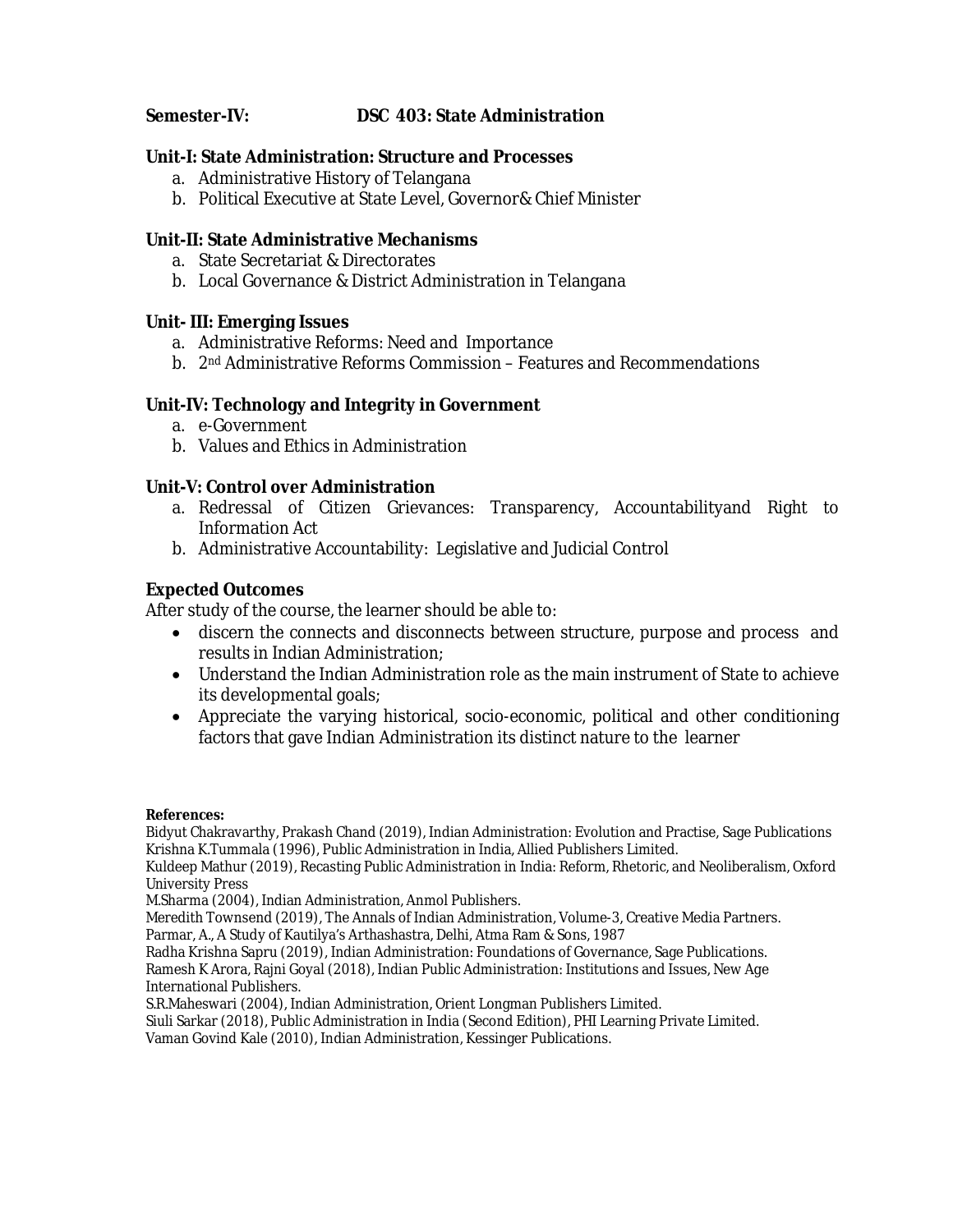**Course-II: (A) Good Governance (GE)**

**Course Objective**

The word 'Governance' appears in diverse academic disciplines. At general level, governance refers to theories and issues of social coordination and the nature of all patterns of rule. The theories of governance have changed the understanding of various concepts of state and its institutions. New jargon of words emerged into the social science literature with different connotations. In this background, the present course is aimed to provide an in-depth understanding of the basic tenets and trends of Good Governance.

**Unit - I: Introduction** a) Meaning and Definitions of Governance b) Government and Governance c) Concepts of Good Governance

**Unit – II: Citizen and Governance** a) Rule of Law and Human Rights b) Accountability c) Participation

**Unit - III: Techniques of Good Governance**  a) Openness and Transparency b) Citizen Charter c) Social Audit

**Unit - IV: Emerging Trends** a) Public and Private Governance b) Good Governance and Civil Society c) ICT and Good Governance

**References:**

Bell, S., and Hindmoor, A. (2009) Rethinking Governance: The Centrality of the State in Modern Society, Cambridge: Cambridge University

Bell, Stephen and Andrew Hindmoor. (2009) Rethinking Governance: The Centrality of the State in Modern Society. Cambridge: CUP.

Bevir, Mark (2009), Key Concepts in Governance, Sage, London.

Bevir, Mark, ed. (2010) The Sage Handbook of Governance. Thousand Oaks, CA: Sage

Bovaird, Tony and Elke Löffler, eds. (2009) Public Management and Governance, Routledge. Farazmand, Ali and Jack Pinkowski, eds. (2006) Handbook of Globalization, Governance, and Public Administration. London: CRC/Taylor & Francis.

Hajer, Maarten, and Hendrik Wagenaar (2003) "Introduction." In Deliberative Policy Analysis: Kjaer, A (2004) Governance. Cambridge, UK: Polity Press.

Kooiman, Jan ed. (1993) Modern Governance: New Government-Society Interactions. London: Sage.

Kooiman, Jan. (2003) Governing as Governance. London: Sage.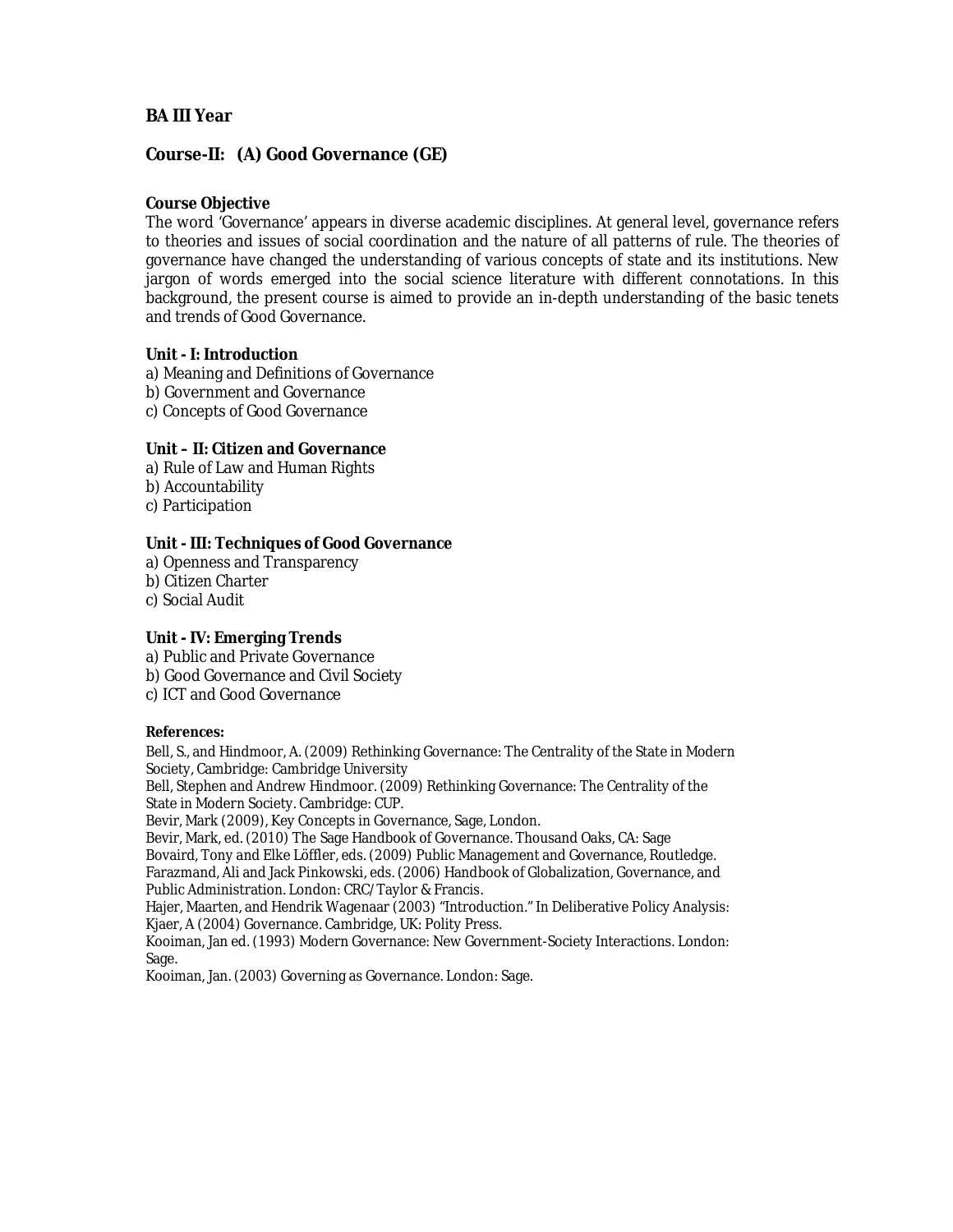**Course-II: (B) Indian Constitution and Administration (GE)**

**Semester-V Indian Constitution and Administration**

**Course Objective**

The Constitution of India defines the basic objectives and functioning of the government. It has provisions for bringing about social change and defining the relationship between individual citizen and the state. It lays out certain ideals that form the basis of the kind of country that we as a citizen aspire to live in. An in-depth analysis of various basic areas of constitution is the main objective of this inter disciplinary course. This helps the students to strengthen their understanding of Indian constitution and functioning of government.

**Unit 1: Indian Constitution**

a) Nature of the Constitution Salient features – Preamble

b) Fundamental Rights, Directive Principles; Fundamental Duties

c) Amendments of the Constitution: Procedure for Amendment– Emergency Provisions

**Unit II: Centre – State Relations and Local Self Government**

a) Distinctive features of Indian Federation

b) Legislative, Administrative and Financial relations between the Union and the States

c) Decentralization Experiments in India – 73rd and 74th Amendments

**Unit III: State Government**

a) Governor, Chief Minister and Council of Ministers

b) Secretariat and Directorates

c) Changing Nature of District Administration and the role of District Collector

**Unit IV: Accountability & Control**

a) Legislative, and Executive Control

b) Judicial control and Judicial Review

c) Right to Information Act

**References:**

Bidyut Chakravarthy, Prakash Chand (2019), Indian Administration: Evolution and Practise, Sage Publications Krishna K.Tummala (1996), Public Administration in India, Allied Publishers Limited.

Kuldeep Mathur (2019), Recasting Public Administration in India: Reform, Rhetoric, and Neoliberalism, Oxford University Press

M.Sharma (2004), Indian Administration, Anmol Publishers.

Meredith Townsend (2019), The Annals of Indian Administration, Volume-3, Creative Media Partners. Parmar, A., A Study of Kautilya's Arthashastra, Delhi, Atma Ram & Sons, 1987

Radha Krishna Sapru (2019), Indian Administration: Foundations of Governance, Sage Publications. Ramesh K Arora, Rajni Goyal (2018), Indian Public Administration: Institutions and Issues, New Age International Publishers.

S.R.Maheswari (2004), Indian Administration, Orient Longman Publishers Limited.

Siuli Sarkar (2018), Public Administration in India (Second Edition), PHI Learning Private Limited. Vaman Govind Kale (2010), Indian Administration, Kessinger Publications.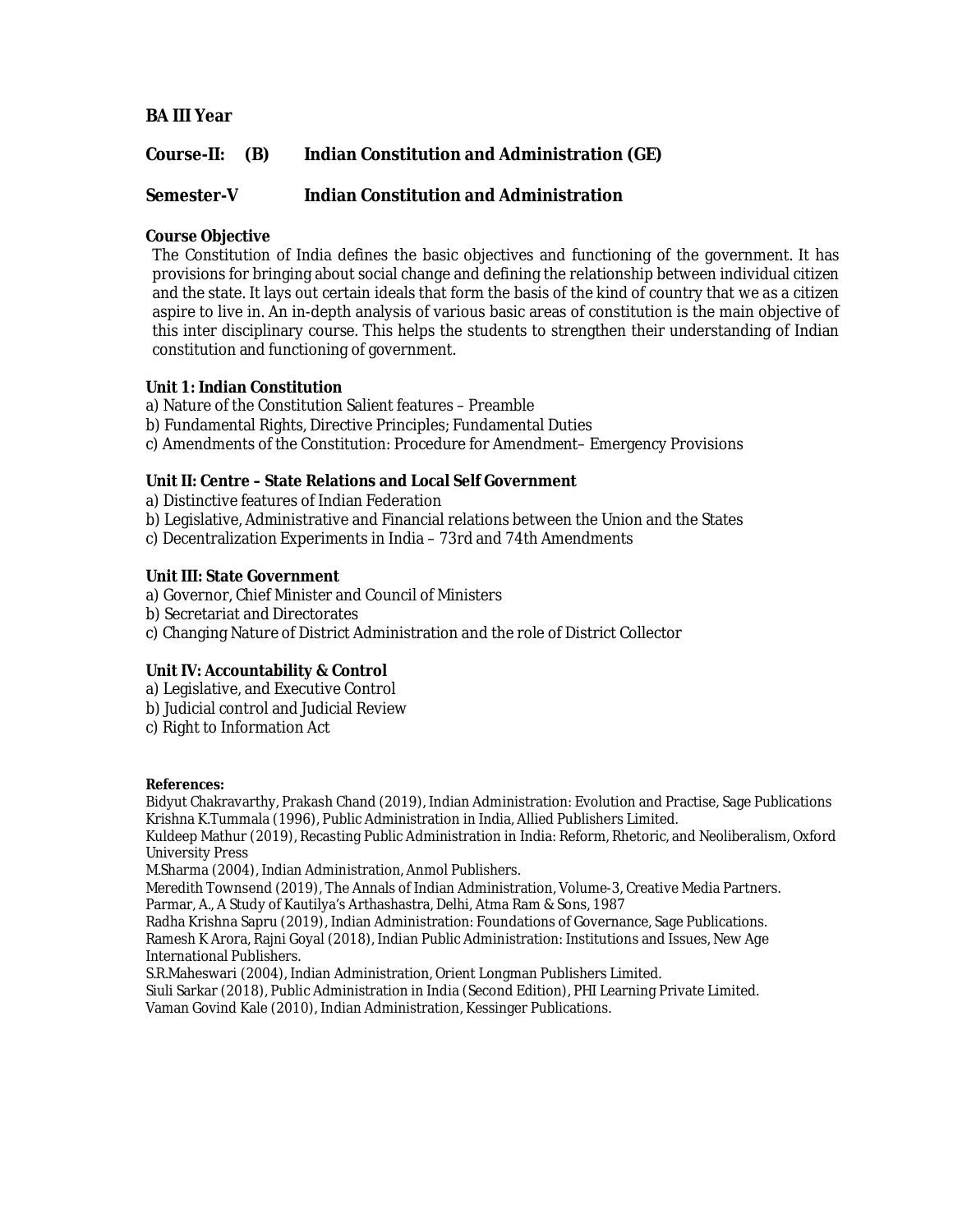### **DSE 503A : Human Resource Management**

**The Objectives of the Course are**:

- 1. To comprehend the nature, scope, structure & processes of human resource management;
- 2. To identify the systems and processes of financial and material management;
- 3. To appreciate institutional capacity building strategies and programmes; and
- 4. To understand the changing paradigms of Resources management.

### **Semester-V: DSE 503-A: Human Resource Management**

### **Unit-I: Introduction**

- a. Meaning and Significance of Human Resource Management
- b. Human Resource Planning

### **Unit-II: Human Resources**

- a. Job Analysis, Job Description,
- b. Recruitment and Promotion
- c. Compensation Administration Wage, Pay and Pay Commissions

### **Unit- III: Capacity Building**

- a. Performance and Competency Mapping System
- b. Employee Capacity Building Strategies-Training
- c. Sensitivity Training

### **Unit-IV: Reforms**

- a. Reddressal of Employee Grievances
- b. Right sizing, Outsourcing and Consultancies
- c. Interpersonal Skills

### **Unit V: Emerging Trends**

- a. Human Resource Audit
- b. Total Quality Management
- c. Productivity Management

### **References:**

Armstrong, Michael (2007), A Handbook of Human Resource Management Practice, Kogan Page, London.

Aswathappa K. (2013), Human Resource Management: Text and Cases, McGraw Hill, New Delhi

Farazmand , Ali (1994), Handbook of Bureaucracy, Taylor & Francis , New York.

Flippo Edvin B., (1976), Principles of Personnel Management, McGraw-Hill

Goel, S.L.& Rajneeesh, Shalini(2003), Public Personnel Administration, Deep & Deep, Delhi

Government of India, Second ARC, Tenth Report on 'Refurbishing of Personnel Administration'

Jack Robin, et al (eds) (1994), Handbook of Public Personnel Administration, Taylor & Francis,NY

Jain, R.B.(1994), Aspects of Personnel Administration, IIPA, New Delhi

Maheswari Sriram (2005), Public Administration in India: The higher Civil Service, Oxford University Press, New Delhi

Naff , Katherine C., Norma M. Riccucci, (2014) ,Personnel Management in Government:

Politics and Process( Seventh Edition), CRC, Taylor & Francis, New York.

Riccucci ,Norma(2007), Public Personnel Administration and Labor Relations, M.E. Sharpe,NY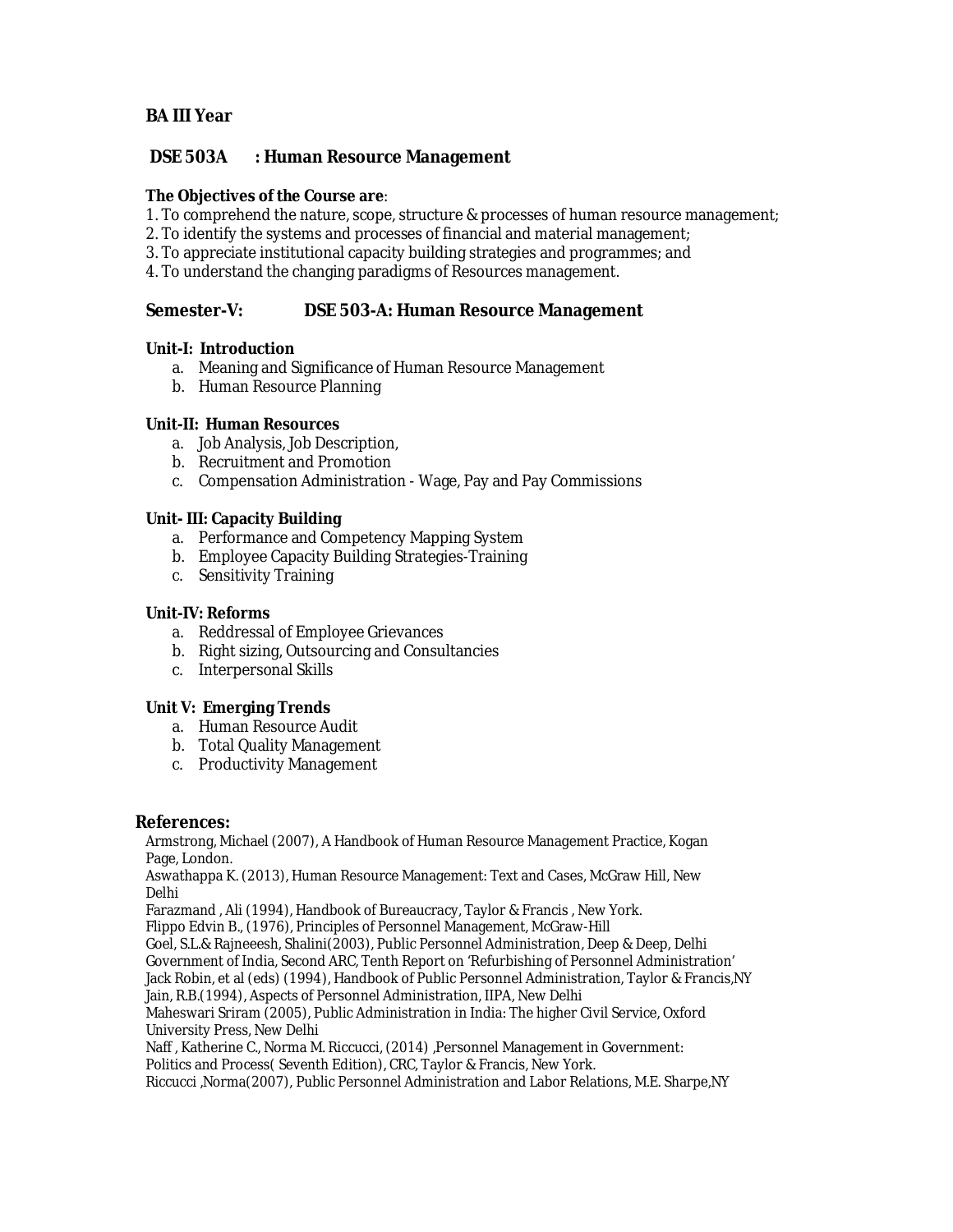**Rural Governance (Optional)**

**The Objectives of the Course are:**

1. To understand the concept of democratic decentralisation;

- 2. To trace the evolution of local self-government in India;
- 3. To comprehend the institutional arrangements and processes of rural and urban governance;
- 4. To identify the challenges of development and the administrative responses.
- 5. To sketch out the new organisational arrangements for delivery of public welfare programmes.

**Semester-V DSE 503/B : Rural Governance**

**Unit-I: Introduction**

- a. Democratic Decentralization and Local Organisations
- b. Evolution of Rural Governance Institutions-Balwanth Rai Mehta
- c. Ashok Mehta Committee

**Unit:-II**

- a. Third Generation Panchayats
- b. Constitutional Status of Rural Local Government- with special reference to 73rd CAA

**Unit-III: Local Organisations for Rural Development**

- a. Panchayati Raj: Patterns, Functions and Performance
- b. Finances of Panchayati Raj Institutions --- State Finance Commission

**Unit-IV: Rural Development Strategies and Services**

- a. Rural Development: Strategies, Programs and Issues
- b. Co-operatives: Structure, Functions and Performance
- c. Basic Services and Welfare Measures in Rural Areas (MNREGA, NRLM, SHYAMA MUKHERJEE RURBAN MISSION)
- d. State Control over Rural Local Governments

### **Unit V: Emerging Trends**

- a. Rural Unrest
- b. Land Reforms
- c. Corporatization of Agriculture

**References:**

B.D.S. Bhadouria and V.P. Dubey (1989)., Panchayati Raj and Rural Development, Commonwealth Publishers, New Delhi.

B.S. Khanna , (1992), Rural Development in South Asia Deep and Deep, New Delhi.

Danny Burns, et. al. (1994), The Politics of Decentralisation: Revitalising Local Democracy ,Macmillan, London. George Mathew (1994), Panchayati Raj in India: From Legislation to Movement, ISS, New Delhi.

Jain L.C, et.al (1986), Grass without Roots; Rural Development Under Government Auspices, Sage

K.C. Sivaramakrishanan, et. al. (1993), Urbanisation in India: Basic Services, ISS, New Delhi.

M.A. Oommen (1995), Devolution of Resources from the State to the Panchayati Institutions, ISS, New Delhi.

M.A. Oommen and Abhijit Datta (1995), Panchayats and their Finance, ISS, New Delhi.

Mohit Bhattacharya (1976), Management of Urban Government in India: Uppal, New Delhi.

Peter Oakley (1991), Projects with People: The Practice of Participation in Rural Developent, ILO

R. C. Choudahry and S.P. Jain (eds.) (2001) Patterns of Decentralized Government in Rural India, NIRD, Hyderabad.

Ramesh K. Arora and Rajni Goyal (1996), Indian Public Administration Vishwa Prakashan, New Delhi.

S.N. Mishra (1996), New Panchayati Raj in Action, Mittal Publication, New Delhi.

S.R. Maheshwari (2003), Local Government in India, Lakshmi Narain Aggarwal.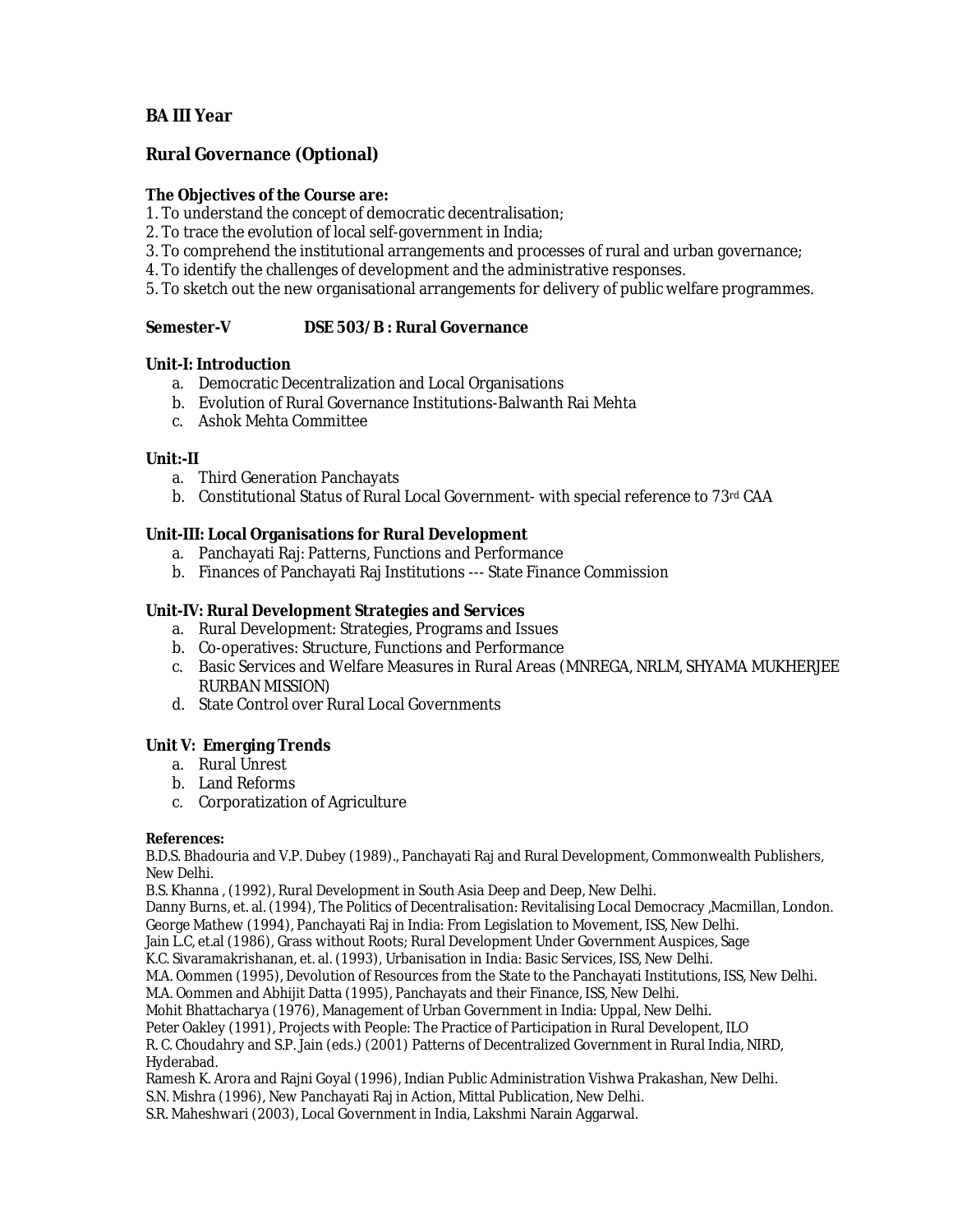## **Course-IV-B E- GOVERNANCE (OPTIONAL in Lieu of Project Report)**

## **Objectives of the Course are:**

- 1. To explain the meaning and importance of e-governance;
- 2. To provide the students with the analytical skills to comprehend the e-governance initiatives in India;
- 3. To make the learner understand e-governance initiatives at national and international level;
- 4. To inform the learner about the e-Governance measures initiated in Telangana state.
- **BA 503/B Semester-V: E-Governance**

### **Unit-I: Introduction**

- a. Concept of Governance and Good Governance
- b. Meaning, Evolution and Importance of E-Governance

### **Unit-II: Acts and Initiatives**

- a. Information Society and Community Empowerment
- b. IT Acts and National E-Governance Plan
- c. E-Governance Initiatives in India

### **Unit-III: Methods of E-Governance**

- a. GIS Based Management Systems
- b. Citizen Database and Human Development
- c. National Informatics Centre (NIC)

### **Unit-IV E-Governance in Public Office**

- a. Back Office Operations and Front Office Delivery
- b. Business Process Reengineering ( BPR )

### **References:**

Bellamy, Christine, and John, A.,Taylor, (1998), Governing in the Information Age, Buckingham, Open University Press.

Bhatnagar, S.C. (2004) E-Government – from Vision to Implementation: A practical guide with case studies, Sage Publications, New Delhi.

Bhatnagar, S.C. (2009) Unlocking E-Government Potential: Concepts, cases and practical insights, Sage Publications, New Delhi.

Bouwman, Harry, and et.al., (2005), Information and Communication Technology in Organisations, Sage Publications, London.

Heeks, R. (2006) Implementing and Managing eGovernment: An international text, Sage Marchionini, G., (1995), Information Seeking in Electronic Environments, New York, The Press Syndicate of the University of Cambridge, USA.

Michael E. Milakovich, (2012), digital governance - New Technologies for improving Public Service an Participation, Routlidge, Taylor and Francis group, New York.

Pardhasaradhi,Y. (et.al) (2009), E-Governance and Indian Society: An Impact of Study, Kanishka, New Delhi. Satyanarayana, J, (2004), E-Government: The Science of the possible, PHI Learning Pvt Ltd, New Delhi.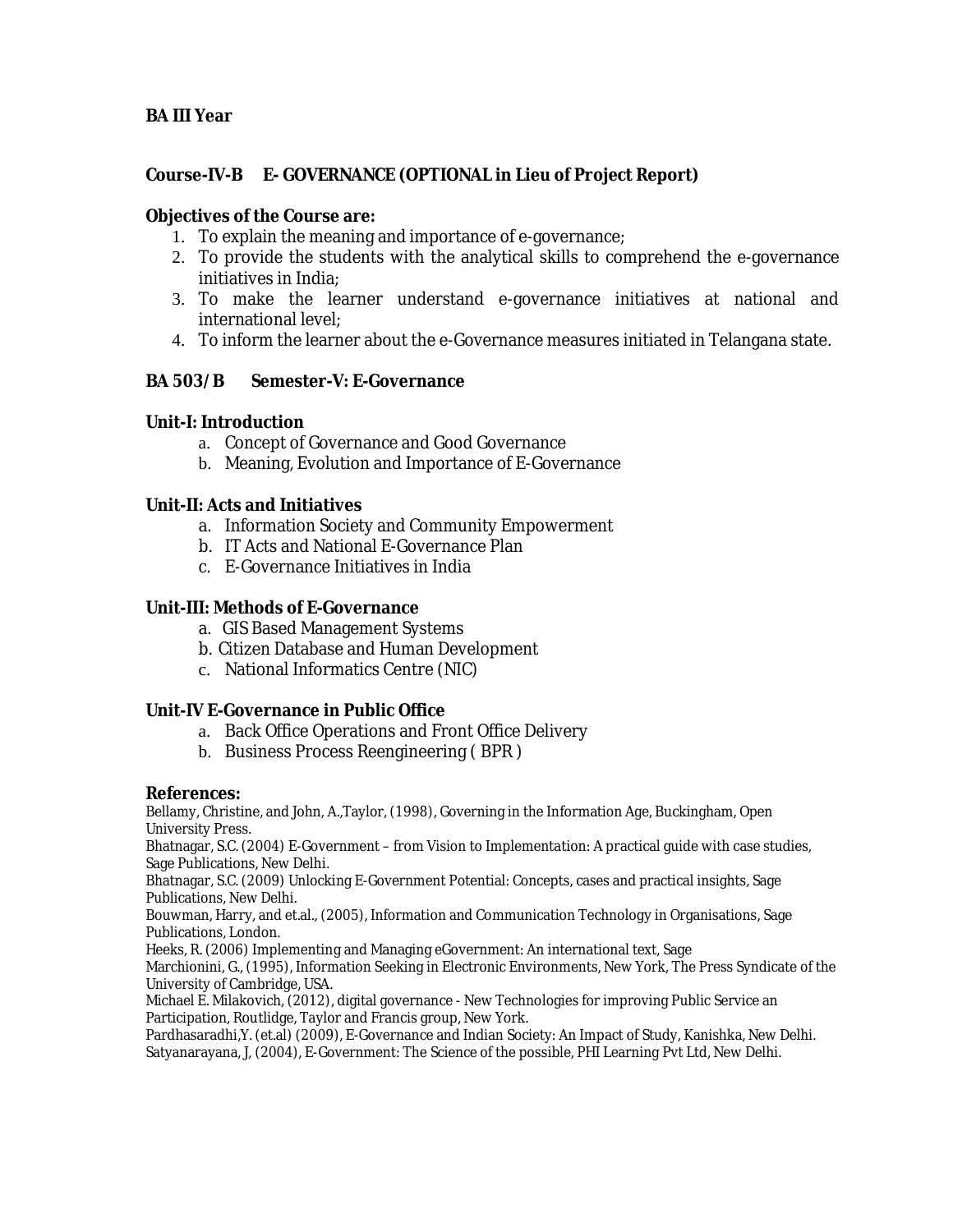**Semester-VI:** 

### **DSE 603/A: Financial and Material Management**

### **Unit- I: Financial Management**

- a. Meaning and Scope
- b. Importance of Financial Management

### **Unit-II: Budget**

- a. Concept and Principles of Budget
- b. Preparation, Enactment and Execution of Budget
- c. Gender Budget and Green Budget

### **Unit-III: Financial Institutions**

- a. Organization and Functioning of Finance Ministry
- b. Finance Commission
- c. Union State Financial Relations

### **Unit IV: Parliamentary Financial Committees**

- a. Financial Control Mechanisms
- b. Public Accounts Committee and Estimates Committee
- c. Committee on Public Undertakings

### **Unit- V: Materials Management**

- a. Meaning and Concept of Materials Management
- b. Procurement, Storage and Distribution
- c. Inventory Control and Management

### **Expected Outcomes**

After study of the course, the learner should be able to:

- Understand the way in which the public power is exercised and public resources are managed and expanded;
- Unravel the varying methods of performance assessment of public institutions; and
- Appreciate the changing paradigms of human resource management.

### **References:**

Brigham Eugene F. (2011), Financial Management : Theory and Practice, Cengage Learning Government of India, Second Administrative Reforms Commission, Fourteenth Report, Strengthening Financial Management, Systems, April 2009. L.K.Jha (1986), Economic Administration in India – Retrospect and Prospect, New Delhi: IIPA Lee Robert D. Jr., et al (Eds) (2007), Public Budgeting Systems, Jones & Bartlett Learning. Mahajan Sanjeev Kumar Mahajan (2014), Financial Administration in India,PHI, Delhi Mikesell,John ( 2010), Fiscal Administration, Cengage Learning. R.K. Lekhi and Joginder singh(2013), Public Finance, Kalyani Publishers, New Delhi. Rabin Jack, et.al (2006) Handbook of Public FinancialManagement, Taylor & Francis Group. Sharma M.K. (2006), Financial Administration, Anmol Publications, New Delhi. Steppan J. Beiley (1995), Public Sector Economics: Theory, Policy and Practice, London Wang Xiaohu (2010), Financial Management in the Public Sector,M. E. Sharpe.